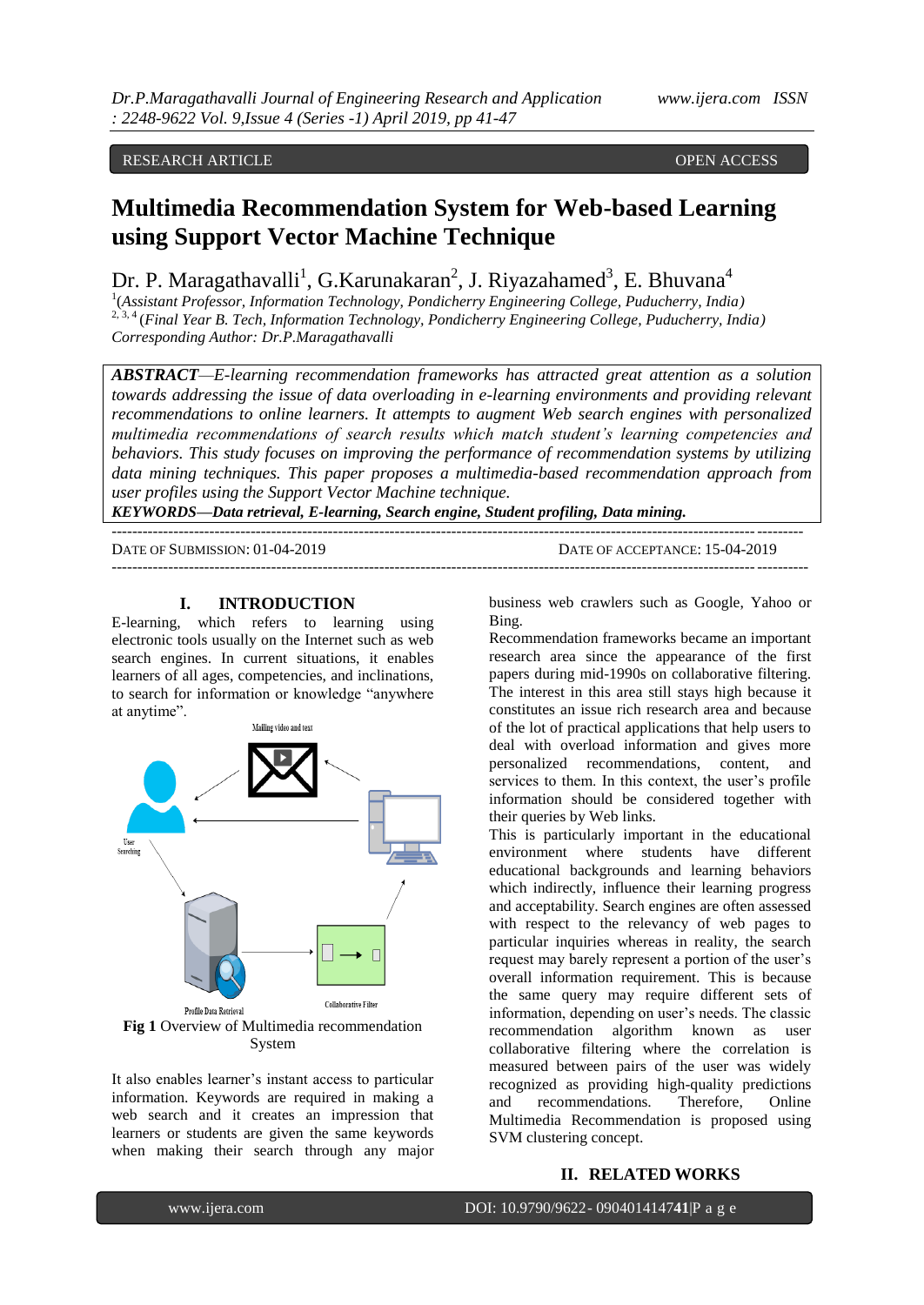Recommendation system solves the problem of information overloading by giving the recommended or targeted content to the users. Ahmed I Saleh et.al proposes a new user profile learning system to promote the recommendation accuracy of vertical recommendation systems. The proposed profile learning model [1] employs the vertical classifier that has been utilized in multi arrangement module of the Intelligent. In this paper, Adaptive Vertical Recommendation (IAVR) system is used to find the user"s interest, and then build the user's profile.

Modern internet search engines became a critical assistant for people's existence. Through interacting with internet search engines, users exhibit customized information in varied aspects. While this information is important to improve user experience, it is mostly used only in the web search domain. In this paper, a technique to leverage web search engine users' behavior data to perform image recommendation is introduced. To this end, it has developed a two-stage method to label users' preferences for images through crowdsourcing techniques. The two-stage annotation consists of inferring a user's general interests and estimating if this user will be interested in an image. A Baseline algorithm to demonstrate the promise of the proposed cross-domain recommendation framework is also implemented.[2]. With the growing institution of Internet infrastructure, a more and more online service promotes the prosperity of the Internet becoming available to end user. Anyway, two issues arise during this information increase. First, users ought to access several individual sites to urge their services, which consumes lots of time and contains some copy work. Second, user traces in numerous websites could have been used to provide a lot of personalized services. This system can integrate several web services to form a personal web, derive request-specific user data, and provide personalized service by content-based filtering and user intention inference. Using a research assistant application as a case study, we show how this framework helps to deliver personalized services.

A learner classification is a vital method in providing online lessons to suit each individual learner. The idea of learner classification is considered on learning behavior and performance. There are two important processes for generating the classification model as follows: 1) Applying Kmeans clustering to investigate learning behaviors of every learner based on learner's profile from e-

learning system, and 2) Applying a decision tree classifier to produce the learner classification model based on the learning behaviors and student's performance. The experimental results display the learner classification model is achieved in 83.8% of precision, 85.4% of recall and 85.5% of F-measure [3].

The growing variety of popularization within the World Wide Web promotes e-learning via web. During e-learning, the users can simply share, reuse, and organize the knowledge. Using the search engine the e-learners search the web pages by the set of keywords. But the pages which are unrelated to our tags come frequently are the major problem nowadays. There is always a semantic gap between searching the web pages and its representation. Ontology-based Text Mining (OBTM) with the help of human concept makes the search meaningfully and gives the relevance site first. Here e-learning with the help of several OBTM techniques such as Concept Weight Based Ontology (CWBO), NLP Based Text Mining (NBTM), Based on Data Quality (BDQ), Personalization (P), Question Answering System (QAS) and Rule-Based Recommendation System (RR) are analyzed. In this paper, ontology-based information retrieval system using web ontology languages and analyzed the importance of handling concepts using tools Wordnet or Hownet is proposed. Here ontology is created after the preprocessing process with e-learning documents such as stop word removal, stemming, and whitespace removal and so on. and proved that the proposed ontology-based NBTM information retrieval technique is efficient and effective in terms of precision and recall parameters [4].

K.D. Rajab et.al compares the effectiveness of elearning [5] and face-to-face education in the previously neglected context of Saudi Arabia. The analysis done in this paper, considers the potential benefits offered by e-learning in crisis zones such as the southern border region of Najran, Saudi Arabia. The results show that there is no statistical or practical distinction between online and personal learning with respect to student performance. This also demonstrated that e-learning is capable of delivering the educational goals of higher learning institutions to areas wrecked by wars. E-Learning offers students a secure learning environment, engaging platforms, and most importantly a quality education. The findings of this paper contribute to a growing body of scholarship on the effectiveness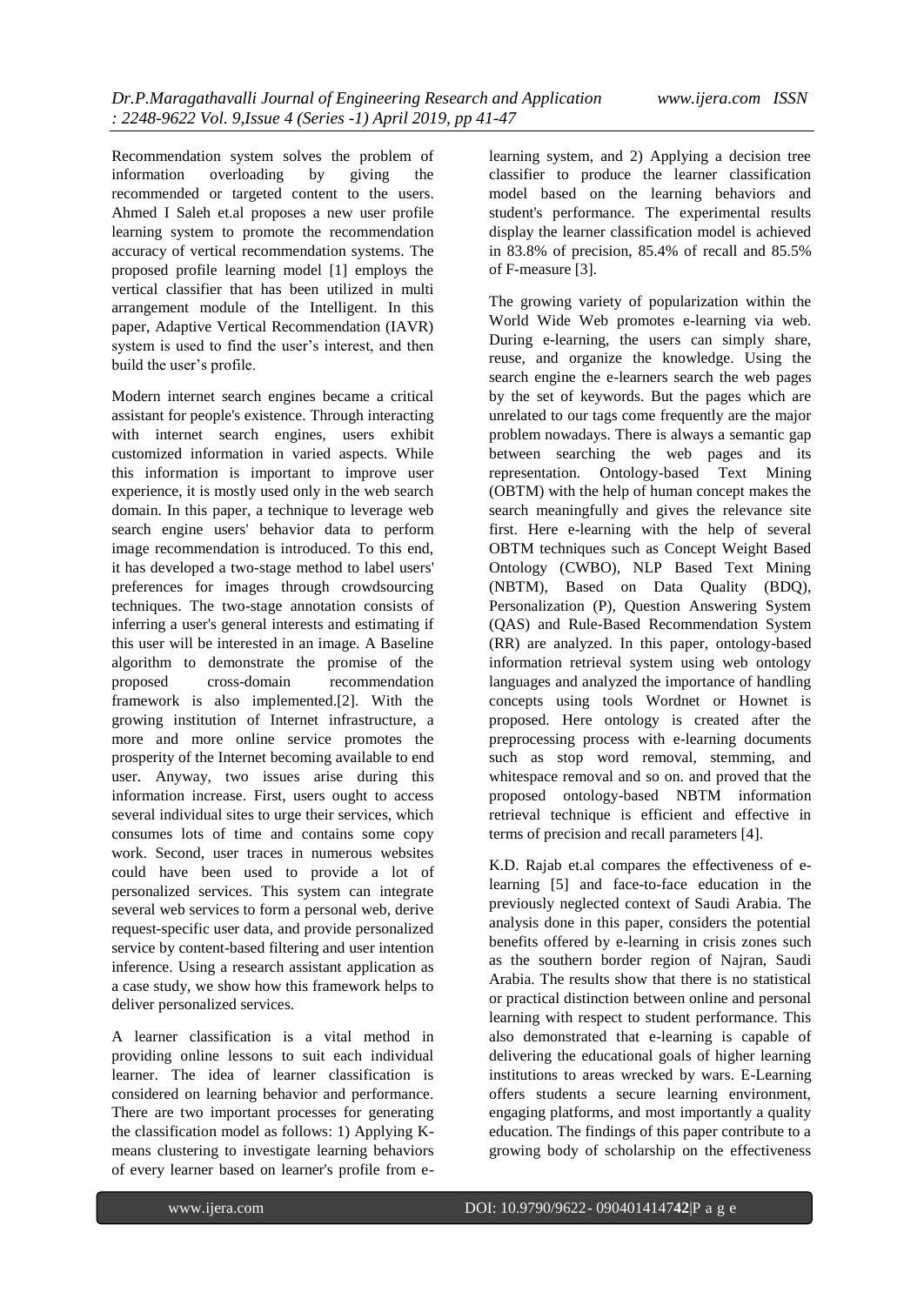and implementation of e-learning in the Middle East .

Kavita Jakhar et.al introduces a new content based recommendation system [6]. This system is fully based on the users interest, users profile and the rating they are giving to the search item. In this paper, Collaborative filtering is done with the Support Vector Machine. This technique is good for huge category of items and gives better results compared to other techniques.

The unprecedented growth of the Internet, its accessibility, and usability has increased students dependencies on the Web for quick search and recovery of learning resources. However, current search engines [7] tend to depend on the correct keywords. This eliminates other characteristics, such as the individual's learning capability and readiness for specific learning materials. As a result, the same set of search-keywords delivers the same search results.

This situation hinders the optimization of the Web search engines in supporting the heterogeneity of its users in their learning endeavors. This paper plans to address the issue. It makes an attempt to enhance Web search engines with customized recommendations [8] of search results which match students' learning competencies and behaviors. The outcomes drawn from our experiments suggest that our novel approach can provide a notable improvement in terms of performance and satisfaction for the students [9]. Web search tool recovery effectiveness studies are usually small scale, using only limited query samples. Input queries are selected by the researchers. These problems are addressed by taking a random representative sample of 1,000 informational and 1,000 navigational queries from a noteworthy German search engine and comparing Google's and Bing's results based on this sample. Jurors were found through crowdsourcing, and data were collected using specialized software, the Relevance Assessment Tool RAT. It is found that although Google outperforms Bing in both query types, the difference in the performance for informational queries was rather low. However, for steering queries, Google found the right answer in 95.3% of cases, whereas Bing only found the correct answer 76.6% of the time.

Naji Ahmad Albatayneh et.al proposes a new recommendation model [10] which recommends the interesting post to the users in online discussion forum. It uses semantic content-based filtering and

users learning rate. The output of this proposal is evaluated with other existing filtering techniques and the result shows that is gives a better result. This techniques improves the performance of the learner.Text-oriented content is difficult for the user to learn and profile data is not secure. With the help of multimedia recommendation system using Support Vector Machine algorithm and Advanced Encryption Standard (AES), this issue can be eliminated.

# **II. PROPOSED SYSTEM**

## **A. Problem Definition**

Text-oriented content is difficult for the user to learn and profile data is not secure. With the help of multimedia recommendation system using Support Vector Machine algorithm and Advanced Encryption Standard (AES), this issue can be eliminated.

### **B.System Model**

In the proposed system, content-based recommendation recommends the most likely matched item. User content is gathered and clustering is applied to provide required search. It is the collection of user history and user behavior There are three kinds of user behavior: access preference, social activities and reading history User generally watch a video with specific type of keyword. Clusters are formed with certain rules. These keywords are searched and cluster based information is merged. In either case, these metrics were applied to an area of rated knowledge(withheld from the recommendation) to assess accuracy. Error and correlation scores work admirably testing recommendations as an approach to recovering missing data but do much less well at assessing whether they can recommend valuable items previously to the unknown user.



**Fig 2** Architecture Diagram for Multimedia Recommendation System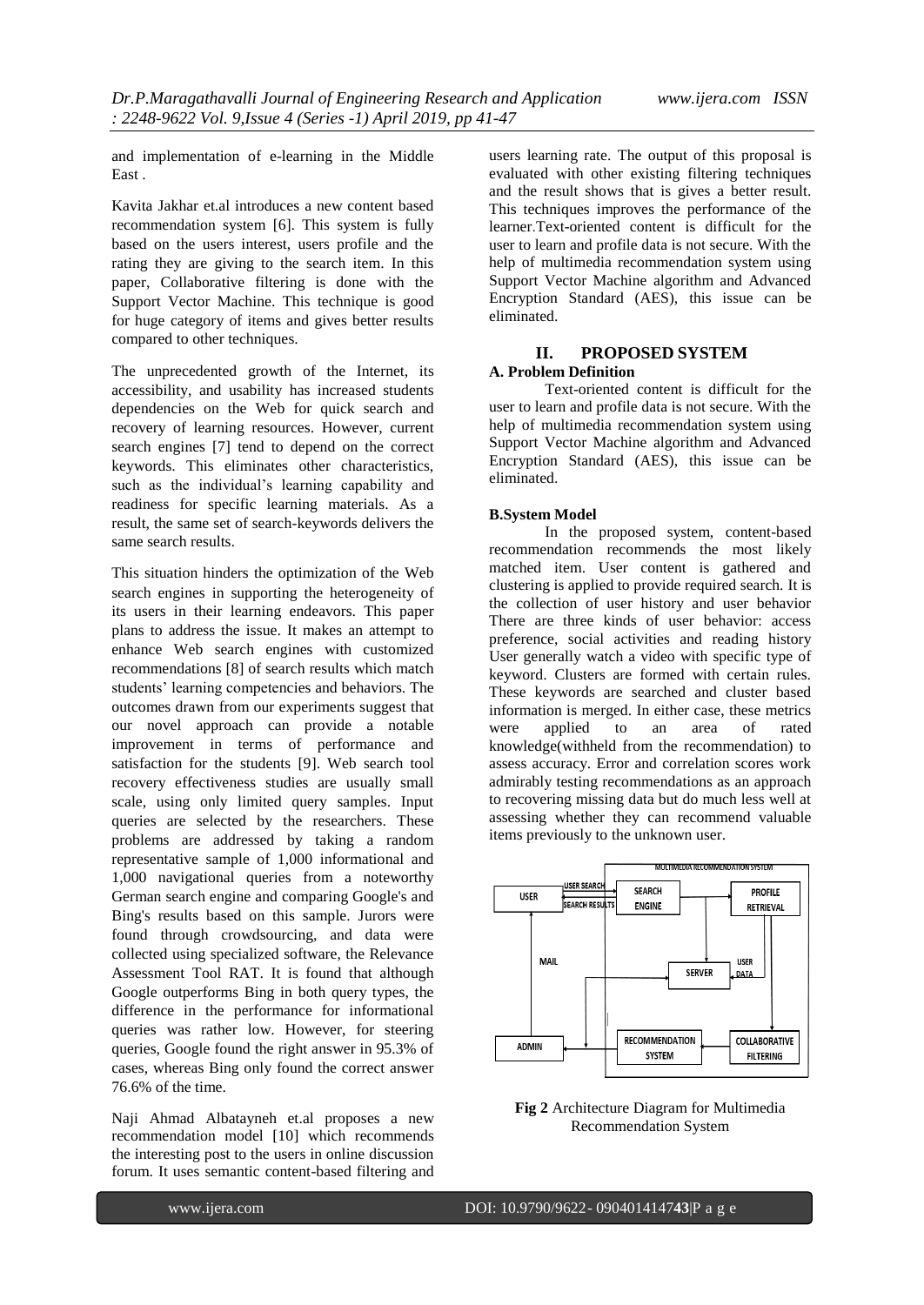#### **C.Support Vector Machine Algorithm**

Support vector machines (SVMs) are an accumulation of related administrative learning strategies used for classification and regression .They belong to a group of generalized linear classifiers. In another terms, Support Vector Machine (SVM) is a classification and regression prediction tool that uses machine learning theory to maximize predictive accuracy while automatically avoiding over-fit to the data.

Support Vector machines can be outlined out as frameworks which use hypothesis space of linear functions in a high dimensional area, trained with a learning algorithm from optimization theory that implements a learning bias derived from measurable learning hypothesis. Support vector machine was initially well known with the NIPS community and now is an active part of the machine learning research around the world.

SVM becomes illustrious, once utilizing pixel maps as input; it gives exactness comparable to sophisticated neural networks with elaborated features in a handwriting recognition task. It is likewise being utilised for many applications, such as hand writing analysis, face analysis and so forth, especially for pattern classification and regressionbased applications.

**Identify the right hyper-plane (Scenario-1):** Here, we have three hyperplanes (A, B and C). Now, determine the right hyperplanes to classify star and circle. Select the hyper-plane which isolates the two classes better. In this state, hyperplane "B" has excellently performed this job.



**Fig 3** Identify the right hyper-plane (Scenario-1) **Identify the right hyper-plane (Scenario-2):** Here, we have three hyperplanes (A, B and C) and all are segregating the classes well. Now, How can we identify the right hyper-plane?



**Fig 4** Identify the right hyper-plane (Scenario-2. (A))

Here, expanding the distances between closest data point (either class) and hyper-plane will help us to decide the right hyper-plane. This distance is called a margin. Above, you can see that the edge for hyper-plane C is high as contrasted with both A and B. Hence, we name the right hyper-plane as C. Another lightning explanation for selecting the hyper-plane with higher margin is robustness. If we choose a hyper-plane having low margin then there is high chance of missclassification.



**Fig 5** Identify the right hyper-plane (Scenario-2. (B))

**Identify the right hyper-plane (Scenario-3):** Use the rules as discussed in the previous section to identify the right hyper-plane. Some of you may have selected the hyper-plane B as it has a higher margin compared to A. But, here is the catch, SVM selects the hyper-plane which orders the classes accurately prior to maximizing margin. Here, hyper-plane B has an arrangement mistake and A has classified all accurately. Therefore, the right hyperplane is A.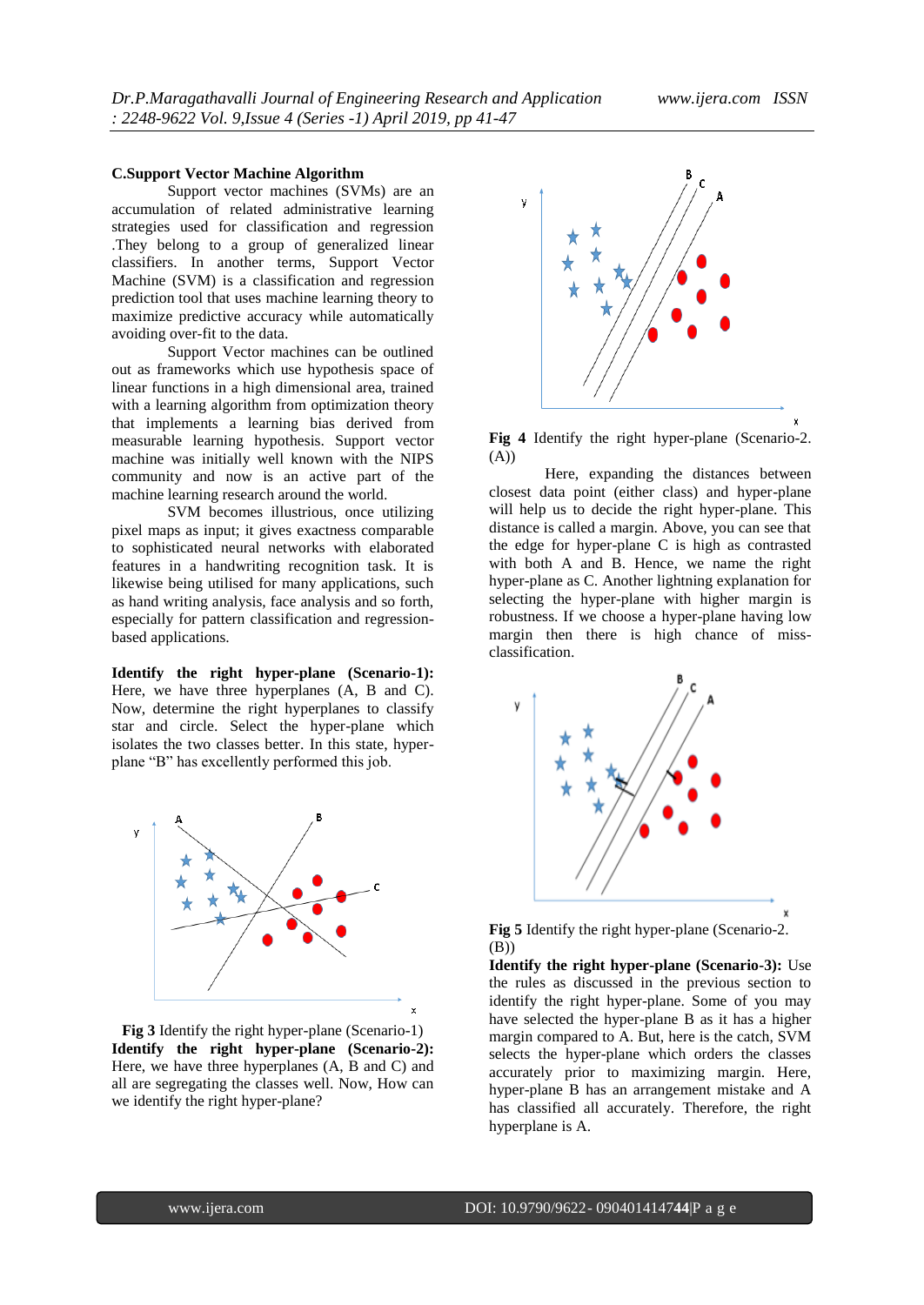

**Fig 6** Identify the right hyper-plane (Scenario-3) **D. Advanced Encryption Standard (AES)**

AES appears as the recent generation block cipher and considerably will increase within the block size up to 128 bits with the key sizes 128 bits, 192 bits, and 256 bits. The number of rounds set with individual key size is the 10, 12, 14 for the 128 bits, 192 bits, 256 bits. The parameters Key size, Block size, Number of rounds, Round key size, and extended key size are denoted as Ks, Bs, Nr, Rks, Eks, respectively.

| Key size<br>(words/bytes/<br>bits) | <b>Block size</b><br>(words/bytes/<br>bits) | No. of. Rounds | Round key<br>size(words/bytes/<br>bits) | Expanded<br>key<br>size(words/bytes<br>/bits) |
|------------------------------------|---------------------------------------------|----------------|-----------------------------------------|-----------------------------------------------|
| 4/16/128                           | 4/16/128                                    | 10             | 4/16/128                                | 44/176                                        |
| 6/24/192                           | 4/16/128                                    | 12             | 4/16/128                                | 52/208                                        |
| 8/32/256                           | 4/16/128                                    | 14             | 4/16/128                                | 60/240                                        |

**Fig 7** Advanced Encryption Standard Parameters

The data blocks are used as the array of bytes and represented in a matrix that is referred to the state array which changed in every step of encryption and decryption process. Each round pursues some steps during the encryption procedure to complete each round. After the final step, the state array is converted into the output matrix. The procedure for each round comprises of four layers i.e. substitute byte, shift rows, mix column and add the round key. In the primary layer, S-box of order 8 is applied to every byte. For linear mixing, the second and third layers are utilized. In these layers, the columns are mixed, and rows of the array are shifted.

The subkey bytes are XORed with every byte of the cluster in the fourth layer. The round operation is completed iteratively that is based on the key size. The decryption process has also the

similar operation and same sequences of transformation like the encryption, but it is utilized within the reverse order. The transformation is an inv-substitute byte, inv-shift rows, inv-mix columns and adds the round key that assigns the key schedule form as identical for encryption and decryption process. All operation of AES can be consolidated into XOR operation and a query table, so the implementation can be very efficient and fast.



**Fig 8** Advanced Encryption Standard Algorithm

#### **E. Modules Description**

- Student Profiling module
- Student searching module
- Recommendation module

#### **1. Student Profiling Module**

- Creating a profile Creating the user profile.
- User history All member logs are collecting and analyzing.
- History maintenance Member log histories are maintained by admin.

### **2. Student Searching Module**

- Search URL The user will search for their needed URL in the web page.
- View Result Displays the final result about the needed website.

#### **3. Recommendation Module**

 Student Profile Classification - Analyze and matching the student profile along with searching results.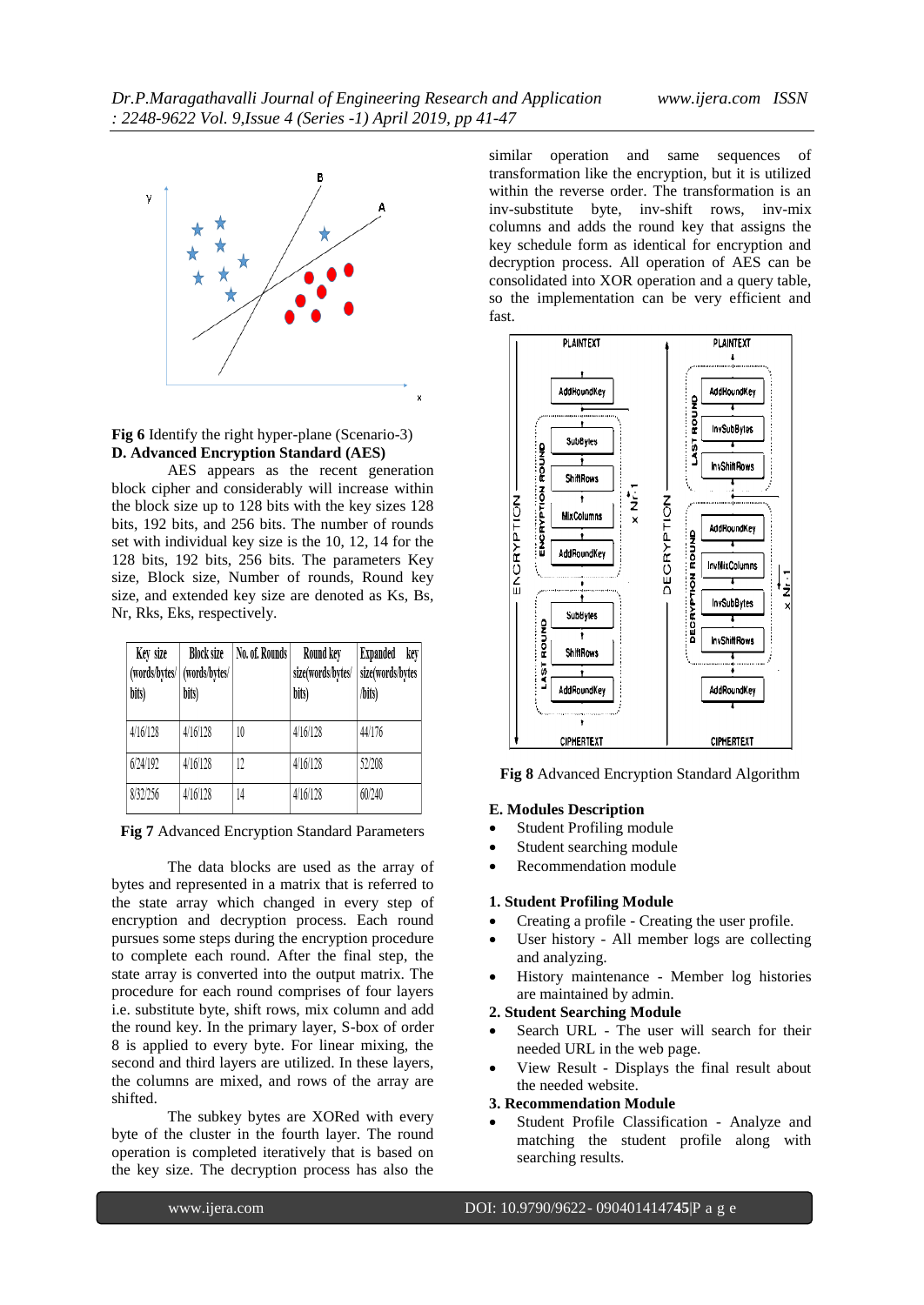Result Clustering - Clustering the searching result as Recommendation structure.

#### **F.Complexity involved in the proposal**

In Web-based learning. most personalized systems consider learner preferences, interests in providing personalized services. learner ability usually is disregarded as an important factor in implementing personalization mechanisms. The amount of information available on the internet in digital form is very huge and growing. So, it's made difficult to find precise search result according to user preference

### **III. EXPERIMENTAL ANALYSIS A. Simulation Environment**

The proposed system was implemented using Netbeans IDE 8 running on a personal computer with a 2.07 GHz Intel (R) Core (TM) I3 CPU, 4 GB RAM and Windows 10 as the operating system.JAVA is used to create UI and My sql is used as a back end.

#### **B. Result Analysis**

In this proposed model, the user do registration process to login into the web-based learning page. In this page we can search for any topic. Based on the user profile and user areas of interest the web page will be displayed.







# A Novel System for Web based Learning using Multimedia Recommendation Approach Download Here. AcconventitiveMagSyMSc Directed Share Link to Mail

### **Fig 11** Download page

# A Novel System for Web based Learning using

|            | E-Learning Sites           |  |  |  |
|------------|----------------------------|--|--|--|
| Site Title | <b>Sta Link</b>            |  |  |  |
| W3 School  | https://www.vibchools.com/ |  |  |  |
|            |                            |  |  |  |

**Fig 12** Showing recommended sites page